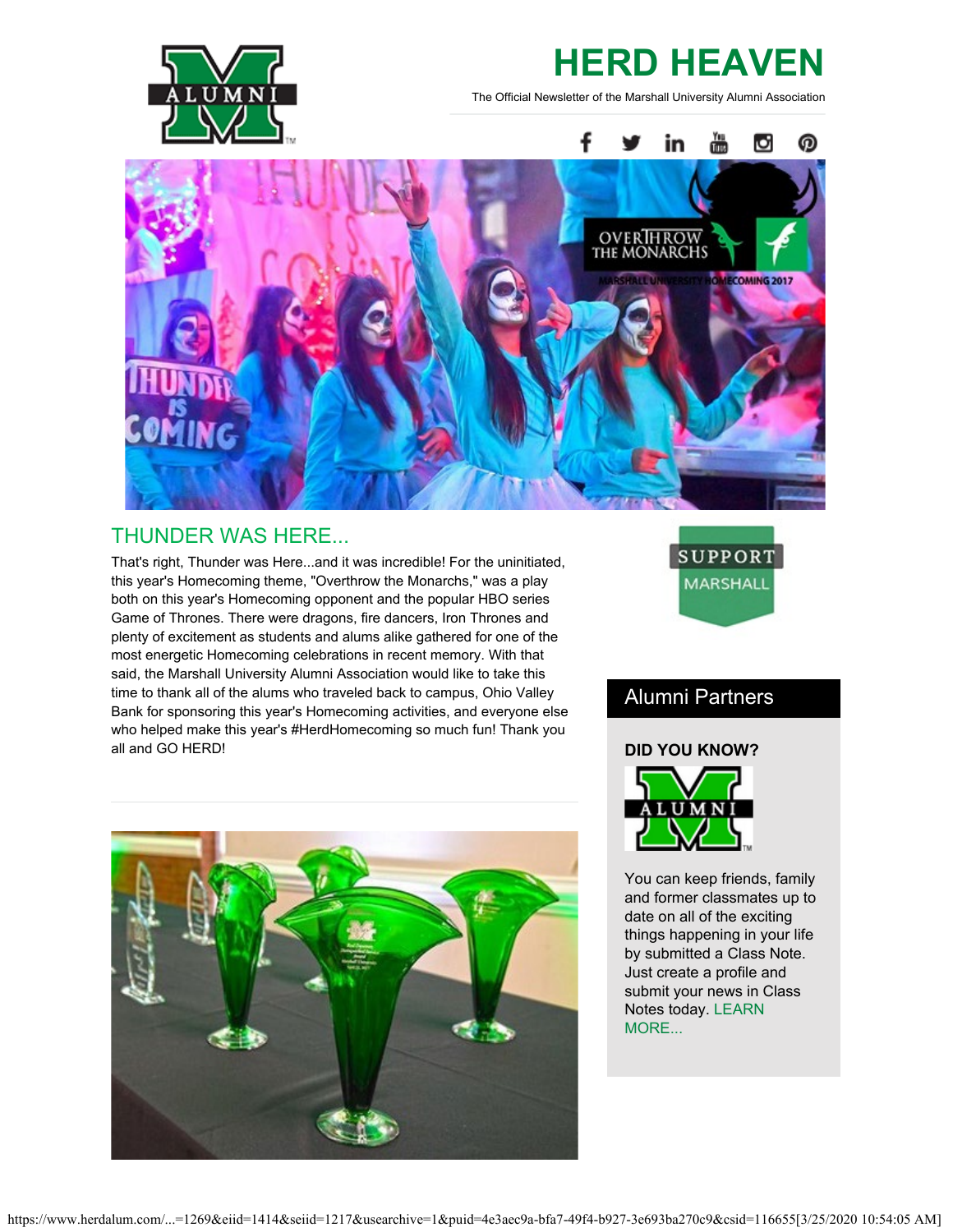#### **NOMINATE AN ALUM FOR 2018 ALUMNI AWARDS BANQUET**

The 2018 Alumni Awards Banquet is only a few months away and the Marshall University Alumni Association is looking for candidates for its many awards and honors. Know someone who has made a difference in their community, someone who has given tirelessly to Marshall University or made an impact on a national scale? Honor them at this year's 2018 Alumni Awards Banquet on Saturday, March 31, 2018.

#### [LEARN MORE...](http://www.herdalum.com/s/1269/index.aspx?sid=1269&gid=1&pgid=1006)



#### **WELCOME TO MARSHALL!**

Marshall University is growing - but we need your help to spread the word! Our campus is expanding, our students are thriving and our alumni are the heart and soul of the Marshall family. And through you, our alumni family, Marshall University will continue to prosper well into the future. But to do that, we need your help to let others know about our great university! Please check out the brief three-minute video below and share with your family, share on social media and let others know what it truly means to be a son or daughter of Marshall!

#### [WATCH HERE...](https://www.youtube.com/watch?v=vjYDaMAQ9Rs)

### Alumni News - Homecoming Highlights



## Being an alumni has its rewards

Get an Alumni credit card from Nationwide with:

- · 1% Cash Back
- . 0% Intro APR
- . No Annual Fee



## **V** [Update Your Info](http://www.herdalum.com/s/1269/index.aspx?sid=1269&gid=1&pgid=6&cid=41#/Search/Simple)

## Upcoming Events



**KINKY BOOTS**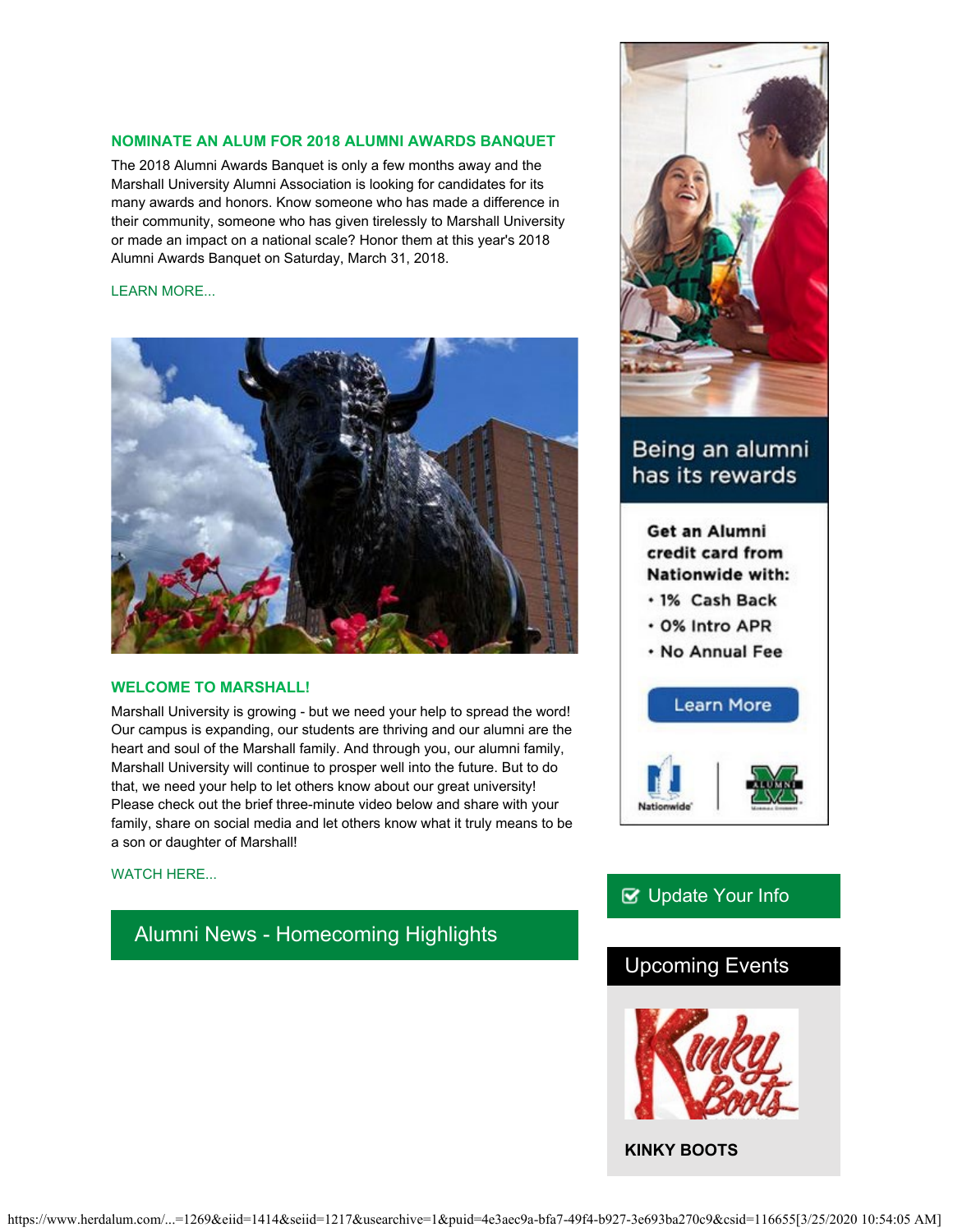

#### **HOMECOMING 2017 A HUGE SUCCESS!**

If you weren't able to make it back to campus for Homecoming 2017, only one word can sum up a week of dragons, giant thrones and sword fights epic. Thunder truly came to campus in the form of this year's medieval theme - "Overthrow the Monarchs" - and the week was concluded with an exciting 35-3 Thundering Herd victory over Old Dominion. Along the way there were decorated offices, massive gatherings of students and alumni, bonfires, parades and, of course, a halftime battle for the Iron Throne! Capping the week was the naming of Mister and Miss Marshall, this year awarded to Mike Andry and Emily Kinner. Check out all of the fun in the link below and thank you to Ohio Valley Bank and all of our sponsors for helping make this year's Homecoming a huge success!

[CLICK HERE](http://www.herdalum.com/s/1269/index.aspx?sid=1269&gid=1&pgid=949) for Homecoming recap!

# Campus News



#### **STARTUP WEEKEND HUNTINGTON KICKS OFF NOV 3**

Maarshall and RCBI will host Startup Weekend Huntington, a 54-hour event allowing future entrepreneurs to gain business



#### **3D PRINTING TAKEN TO NEXT LEVEL AT SCHOOL OF MEDICINE**

A recent \$10,000 grant is taking hands-on training to the next level at the Marshall University Joan C. Edwards School of



#### **MARSHALL REC CENTER LAUNCHES ADVENTURE IN THE WILD**

Marshall's new "Adventures in the Wild" program will prepare students to survive in the wilderness and provide leadership skills



#### **COLLEGE OF BUSINESS NAMED LEADING BUSINESS SCHOOL**

Marshall University's Lewis College of Business has been named one of Newsweek's leading

Broadway's hugehearted, highheeled hit comes to the Keith Albee..[.LEARN MORE](http://www.marshall.edu/muartistseries/show?id=22)





#### **MARSHALL VS. FIU**

The Thundering Herd battles the Panthers of FIU..[.LEARN](http://www.herdzone.com/sports/m-footbl/sched/mars-m-footbl-sched.html) **[MORE](http://www.herdzone.com/sports/m-footbl/sched/mars-m-footbl-sched.html)** 





#### **John Mulaney**

Emmy Award winning writer and comedian John Mulaney comes to Huntington...[LEARN](http://www.marshall.edu/muartistseries/show?id=23) **[MORE](http://www.marshall.edu/muartistseries/show?id=23)** 





**COUNTDOWN TO COMMENCEMENT**

A one-stop-shop for graduating

https://www.herdalum.com/...=1269&eiid=1414&seiid=1217&usearchive=1&puid=4e3aec9a-bfa7-49f4-b927-3e693ba270c9&csid=116655[3/25/2020 10:54:05 AM]